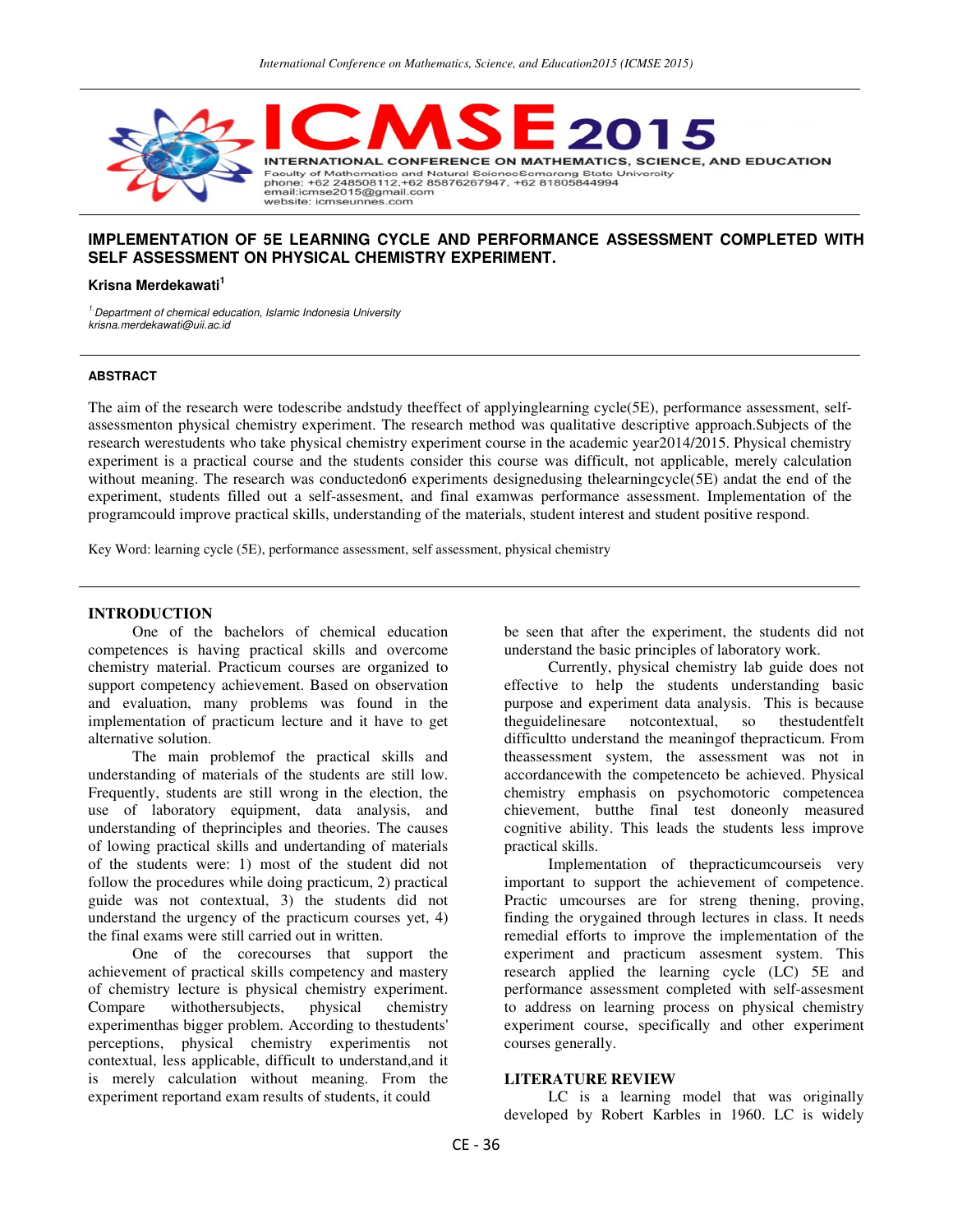applied in science learning. Many researches were conducted to study the effectiveness of the application of LC. The application of LC afforded positive influence of the understanding of scientific concept, perspectives and attitudes towards science. LC continues to be developed, until in 1993, the Biological Science Curriculum Study (BSCS) enhance the step of the LC into 5 stages (Qarareh, 2012).

The stages of the LC(5E) include: 1) engagement, interest and curiosity generating stage of the students , 2) exploration, this phasegives thestudentsopportunityto work togetherto do experiment,verify prediction, observation, collectand analyzethe datatomake conclusions to answer arisingquestions,3) explanation, the students explain the concept and describe the results ofthe experiments, 4) extension or elaboration, extending and applying the concepts and skills they learned in a new situation, 5) evaluation, carried out onthe<br>knowledge, understanding concepts, acquired knowledge, understanding concepts, acquired competencies, the students can evaluate them selves by askingopen-ended questions and seek the answers through observation, evidence, andobtained explanations (Marek, 2008;Qarareh, 2012; Hanuscin and Michele, 2007).

Brown and Abell conducted a study of hisresearchs over the last 40 years, and it can be concluded that the application of LC can increase engagement, reasoning, and students' comprehension in science classes (Marek, 2008). LC also enriches learning and provides real scientific experience (Turkmen, 2006).

In the learning process, evaluation plays an important role. The success of the learning process can be known by evaluation. According to Arikunto (2004) evaluation is an activity to collect the information of doing works, then the information is used to determine the proper alternative in taking decision. Evaluation of the learning process aims to provide data, information and recommendation for policymakers to decide whether they will continue, repair or replace the learning process. Data evaluation is needed to comprehension assessment. According to Jihad and Abdul Haris (2008), assessment of learning process was developed based on a number of principles, namely: a comprehensive, continuous, indicator achievement oriented and in accordance with the learning experience. Selection of techniques and the development of assessment instruments must be carried out correctly, so that it can describe consideredcomplete and precise aspects.

Performance assessmentis veryappropriate tobe applied inphysical chemistrylab. Performanceassessment is carried outby observing theactivityof working. The performance assessment is proper to assess to laboratory activities (Jihad andAbdulHaris, 2008). The developed assessmentinstrumentscan be either mastery of competencesassessment scale or check-list.

Self assessment is an self-evaluation regarding to reflection, work quality and learning evaluation, achievement, strengths and weaknesses of working, and improvement. Evaluation can be used to cognitive, affective and psychomotor measurement. Selfassessment is a process of formative assessment during which students reflect on and evaluate the quality of their work and their learning, judge the degree to which they reflect explicitly stated goals or criteria, identify strengths and weaknesses in their work, and revise accordingly" (Andrade and Du, 2007). Many studies were conducted to know the effect of self assessment. Self assessmenthas positive influence onthe development ofmetacognitiveskills, determination ofactionstoimprove thequality of work, a sense of responsibility, the development of critical thinking skills, andreduction ofdeviant behavior (Cooper, 2006; Cyboran, 2006; Ross, et.al., 2006)

## **METHOD**

The approach of the research was qualitativedescriptive. The aims of the research were to describe and learn the influence of the implementation of LC (5E), performance assessment and self assessment on physical chemistry experiment. Subject of the research was the students who take physical chemistry lab course in academic year 2014/2015.

Research was conducted on 6 chapters of physical chemistry lab course using LC (5E) model, and at the end of the lab work the student filled out self assessment, the final exam was performance assessment at each chapter of experiment.

Designs of activity on experiment of physical chemistry include:

1. Preparation of practical guide

Preparation ofpracticalguidelinesrefers tothe stages ofLC(5E), starting with theintroductionof contextualand applicable material, work procedures that accommodate the stageengagement, exploration, explanation, extension, andevaluation. The guides were prepare dafterw ard the content was validated by experts.

2. Assistants briefing

Assistants briefing consists of a practical simulation, briefing on LC (5E) and lab materials. Hopefully, through the lab simulation, the assistants can be better in guiding the students. Briefing is incredibly needed retrace the assistants have never done the learning model of LC (5E) yet and in order to the assistants have comprehensive understanding of lab materials

3. The development ofassessment instruments

Assessment andachievement instruments ofthe learningprocess were arranged based on the set indicators. Construct validation of instruments were conducted by expert team, andcorrectedifthere were still shortcomings. Process assessment instrument wassuch asstudent satisfaction questionnaires. Learning outcomes assessment instruments included the formof performance and self assessment.

Measurement aspects ofstudent satisfactionin the questionnairewere the student'sresponses to: 1)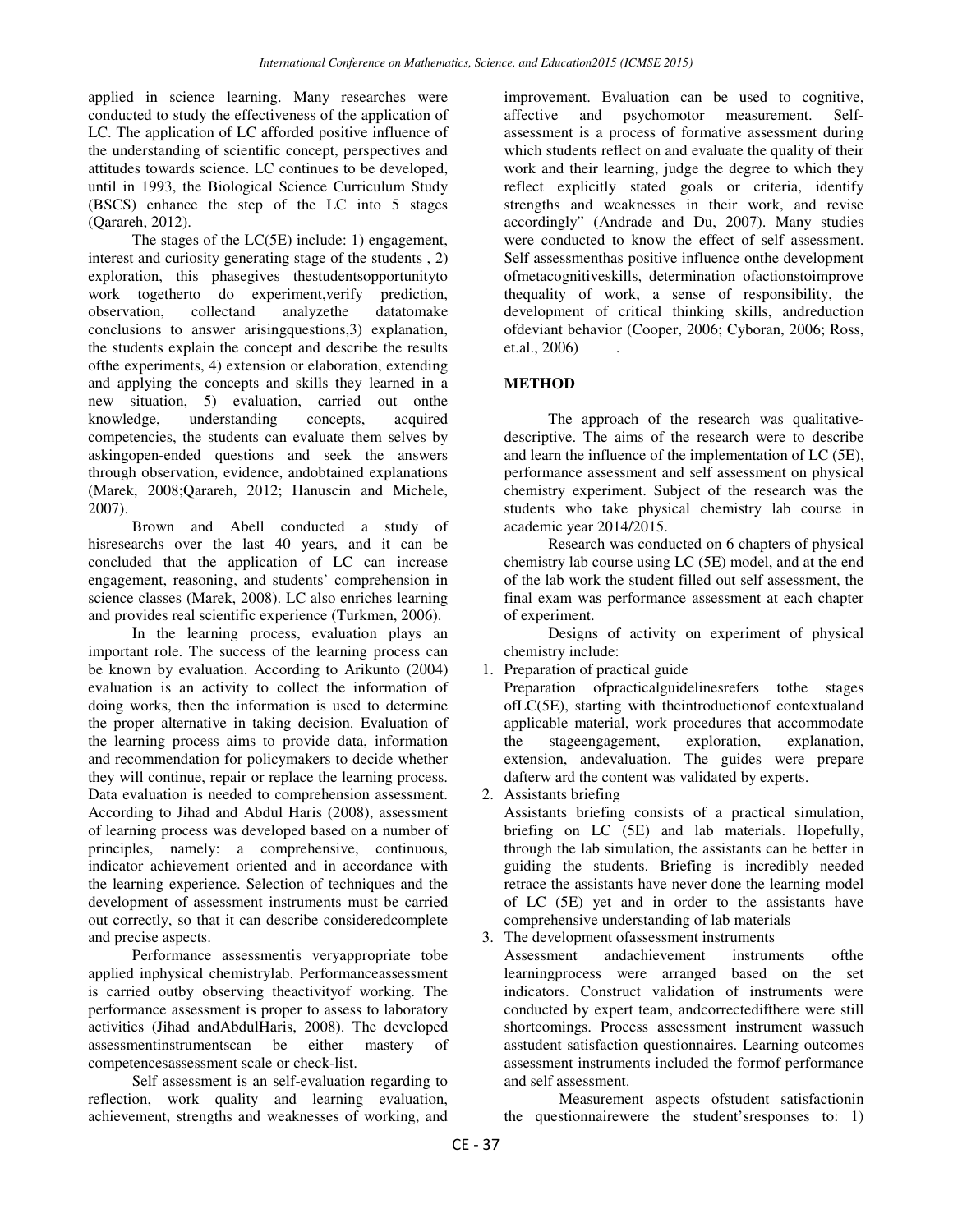labmanual, 2) lecturers activeness, 3) the competence ofassistants, 4) assessmentof performance, 5) selfassessment, 6) students interest andsatisfaction ofpractical implementation.

The development of performance assessment instruments were adapted to the practice done. Each of the experiments has performance assessment instrument, which is the indicator instrument adjusted to the stages of experimental work, including work procedures, data collection, and data analysis. In the aspect of data analysis, it can be measured the students' understanding of trial materials (cognitive). Performance assessment instrument also has been completed with rubric assessment.

For the self assessment instrument, the measured aspects are: 1) understanding of experiment objective, 2) understanding of experiment principle, 3) skill of using the experiment equipments, 4) understanding of chemicals treatments, 5) understanding of work procedures, 6) skill of experiment observation, 7) skill of data collecting, 8) ability to connect the experiment data and theory, 9) skill of conclusion making.

### 4. Implementation of experiment

There were 6 chapters of experiments, that is: 1)thermochemistry, 2) critical micelle concentration and gelatinenthalphy, 3)isotherm adsorbs, 4) viscosity and flow activation energy, 5) solubilityasa function of temperature, 6) kinetics of fenol ftalein decomposition in alkaline solution.

The experiment was conducted by implementing the LC (5E). After pretest, the assistantsprovided an introduction andcontextualquestionstogenerate students' interestandcuriosity(*engagement stage*). The students did the experiment by their self and found the answers of the main question of the experiment. The assistants monitored the students work so as it does not ot deviate from the subjects and reminded the students ifthe did not do the proper procedures(*exploration stage*). The students'conducted the result clarification. The assistants completed and corrected if there were wrong concepts and procedures (*explanation stage*). The students returned to dolab activityinthe newsituationtodeepentheir concepts andskills(extension stage). In the end of the experiment activity evaluation was done, evaluation of implementation of the lab activity was done by the students itself and reviewed by the assistants. The students conducted self evaluation regarding to their skills and understanding of the conducted experiment.

5. Experiment review

The aims of the experiment review were to evaluate and clarify all the conducted experiments. In review, the assistants explained the work procedures, errors in calculations and data analysis of the experiments.

6. Final examination

The final exam was designed by the students in the form of practical performance. Each student showed their performance on six chapters in the experiments.

### **RESULT AND DISCUSSION**

Implementation of the experiment and assessment system received positive respond from the students. Student respond regarding to the practical guide were excellent. From the questionnaire filled out by the students, approximately 89% respondents considered that the practical guide of physical chemistry experiment was so interesting because of completed with the application and it helped the students to understand the conducted experiment. Generally, practical guide consists of objectives, basic theory, tools and materials, and the procedures of the experiment. Although the practical guide has described the conducting experiment, it cannot generate the students' interest. The presence of the practical guide which is adjusted to the LC (5E) stages made the students was more interested to study. The guide was started with the benefit, application of the experiment in daily life or in industry. The work procedures also accommodated the students to do experiment by their self classified the result and conducted the further experiment in the new situation to extend the concepts and skills.

Respond to the implementation of the experiment was excellent also, approximately 89% students felt satisfied about the implementation of the experiment. The students considered the experiment of physical chemistry were useful, applicative, and interesting. Achievement of the practical skills, understanding of the materials, and students satisfaction exceeded a minimum predetermined parameter (Table1).

**Table1**. The summary of the research achievement

| N <sub>0</sub>              | <b>Parameter</b>           | <b>Target</b> | achievement     |
|-----------------------------|----------------------------|---------------|-----------------|
| 1                           | The percentage of          | 70%           | $100\%$<br>with |
|                             | studentscompetence         |               | the average     |
|                             | inthe practical skills(set |               | score 85        |
|                             | completeness criteria      |               |                 |
|                             | Score 70)                  |               |                 |
| $\mathcal{D}_{\mathcal{L}}$ | The<br>percentage of       | 70%           | 100%<br>with    |
|                             | studentscompetence         |               | the<br>average  |
|                             | inthe understanding of     |               | score 89        |
|                             | materials(set              |               |                 |
|                             | completeness criteria      |               |                 |
|                             | Score 70)                  |               |                 |
| 3                           | The final students score   | score         | score<br>A      |
|                             |                            | $\geq$ B=90%  | $100\%$         |
| 4                           | The average score of       | 80            | 81,5            |
|                             | the students'              |               |                 |
|                             | satisfaction regarding     |               |                 |
|                             | to the learning            |               |                 |
|                             | implementation             |               |                 |

LC(5E) canprovidepositive influence onthe achievementof the competence, practical skills, and students' understanding caused by: 1) LC (5E) is initially designed to improve the quality of science learning, so that it is appropriate to subject which has